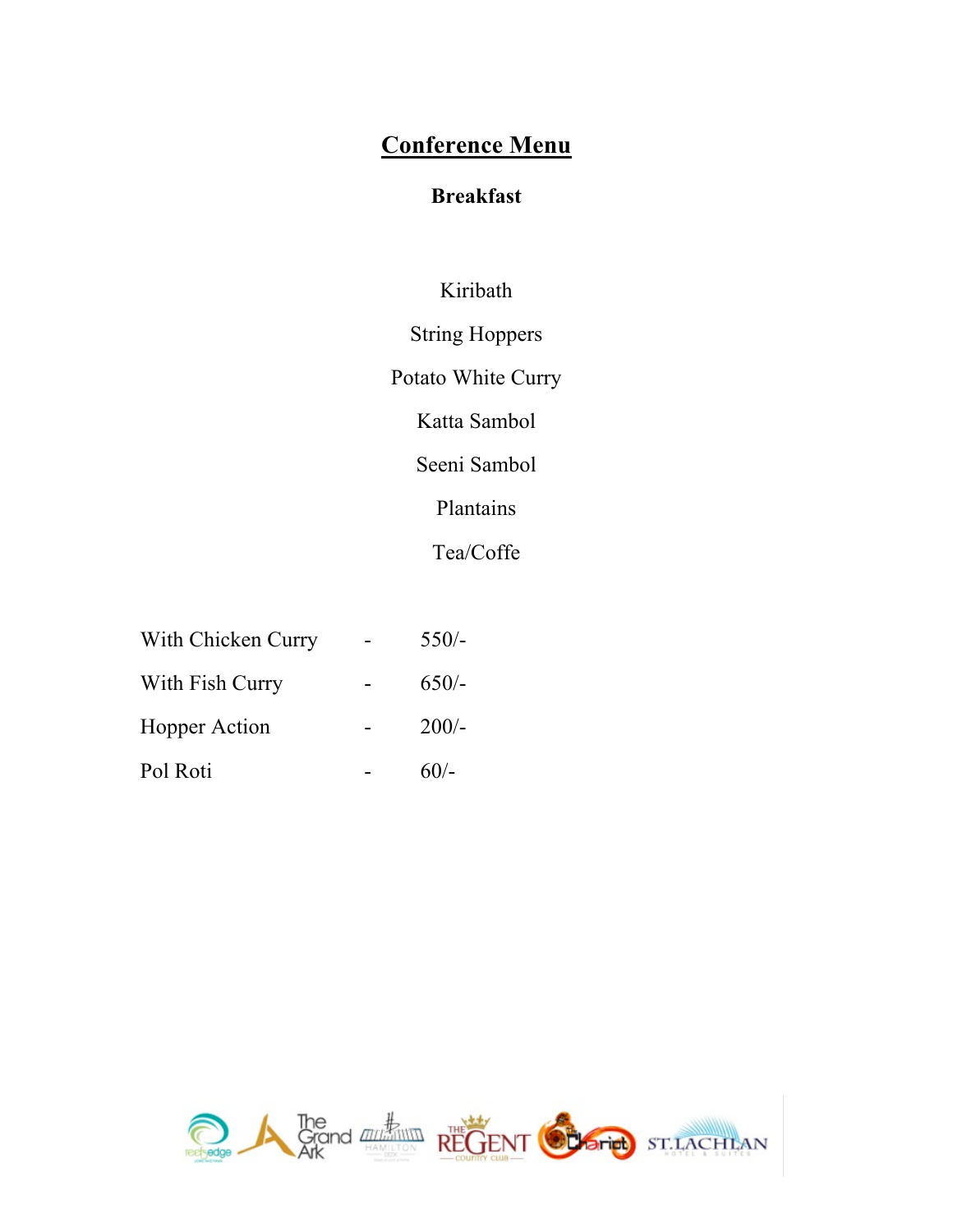## **Conference Menu I**

#### **Morning Snacks**

Tandoori chicken sandwich with green chili Cantonese vegetable spring roll Sri Lankan fish cutlet Tea / Coffee

#### **Lunch**

Fresh garden salads with dressings Chunky Raita Salad \*\*\*\*\*\* Steamed basmati rice Vegetable biryani Fish mustard curry Chicken masala / chicken pepper stew Penne pasta with arrabiatta Stir fried vegetables Brinjol moju Tempered dhal curry **Desserts** Watalappam Chocolate mousse Pineapple flan

# **Evening Snacks**

A piece of cake Tea / Coffee

**PRICE RS.2200/- +++**

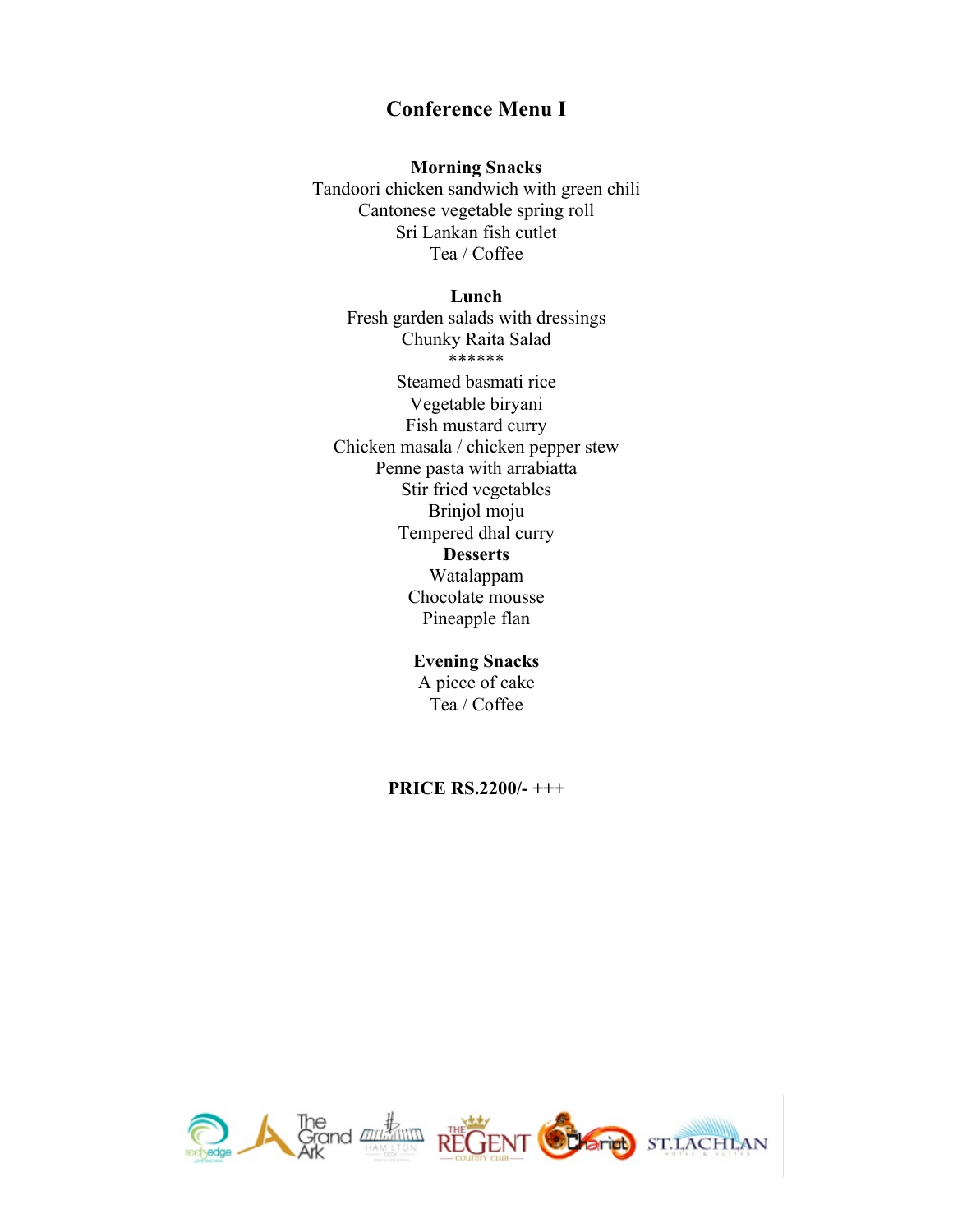## **Conference Menu II**

## **Morning Snack**

Chicken curry puff with mango chutney Fish tortilla wraps with guacamole Grilled vegetable Panini with basil pesto

### **Lunch**

Seafood salad with pasta Mixed green salad with dressings \*\*\*\*\*

Steamed basmati rice Mixed vegetable fried rice Thai noodles with bean sprouts Chicken mustard stew Sweet and sour fish Pork black curry Stir fried kan kung with sprats Mixed vegetable curry Dhal and spinach

#### **Desserts**

Swiss chocolate rolls Cream caramel Warm English bread and butter pudding with banana flavored custard sauce

> **Evening Snack** Chocolate gateaux Tea / Coffee

## **PRICE RS.2300/- +++**